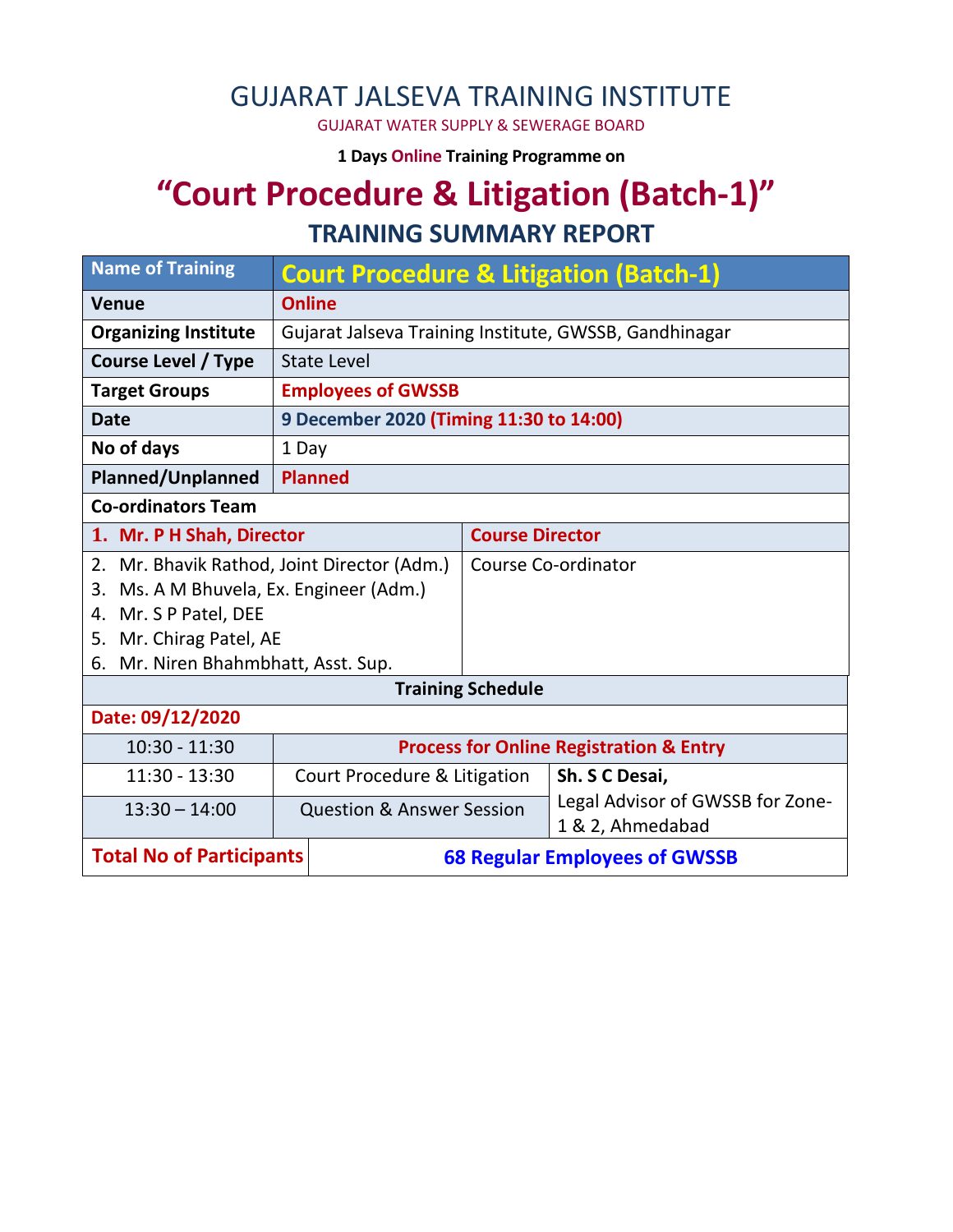## **List of Regular Employees of GWSSB**

| Sr.<br>No.              | <b>CPF NO.</b> | <b>Name</b>                                 | <b>Designation</b>           | <b>Office &amp; Place</b>                  |
|-------------------------|----------------|---------------------------------------------|------------------------------|--------------------------------------------|
| $\mathbf{1}$            | GWSSB/         | ASHISHGIRI JAGDISHGIRI GOSAI                | Steno Grade - II<br>Gujarati | SE, P. H. Circle, Rajkot                   |
| $\overline{2}$          | GWSSB/10075    | PARESH BHIKHABHAI PRAJAPATI                 | Sr. Clerk / Store<br>keeper  | SE, P. H. Circle, Ahmedabad                |
| $\overline{\mathbf{3}}$ | GWSSB/10112    | SAGAR KANTILAL JOSHI                        | Dy. Executive<br>Engineer(C) | DEE, PHS Subdivion, Jamjodhpur             |
| 4                       | GWSSB/10129    | CHAVDA KIRTIKUMAR CHANDULAL                 | Jr Clerk                     | EE, P.H. Works Division, Mahesana          |
| 5                       | GWSSB/10176    | SANJAYSINH PRUTHVISINH<br><b>MAKWANA</b>    | Jr Clerk                     | EE, P.H. Works Division, Modasa            |
| $6\phantom{1}$          | GWSSB/10180    | ALPESHKUMAR BHAGAVANBHAI<br><b>PATEL</b>    | Jr Clerk                     | CE, Zone 2, Ahmedabad                      |
| $\overline{\mathbf{z}}$ | GWSSB/10190    | BIPINKUMAR MOHANLAL SOLANKI                 | Sr. Clerk / Store<br>keeper  | DEE, PHS Subdivision, Mehsana              |
| 8                       | GWSSB/10191    | VIPULKUMAR KAILASHCHANDRA<br><b>BHOJAK</b>  | Jr Clerk                     | DEE, PH Dharoi Project Subdivision,<br>Vav |
| 9                       | GWSSB/10192    | HARSHAD JASHUBHAI SUTHAR                    | Jr Clerk                     | P. H. Mech. Circle, Ahmedabad              |
| 10                      | GWSSB/10211    | GIRISHBHAI AMARSHIBHAI AGOLA                | Dy. Executive<br>Engineer(C) | DEE, PHS Subdivision, Mandvi-Surat         |
| 11                      | GWSSB/10231    | GAURAV PRAKASHBHAI MANDALIYA                | Dy. Executive<br>Engineer(C) | DEE, PHS Subdivion, Jamnagar               |
| 12                      | GWSSB/10287    | KIRANKUMAR VALJIBHAI BATHVAR                | Jr Clerk                     | EE, P.H. Works Division, Rajkot            |
| 13                      | GWSSB/10338    | NARESHBHAI PUNJABHAI SUMARA                 | Sr. Clerk / Store<br>keeper  | SE, P. H. Circle, Bhavnagar                |
| 14                      | GWSSB/10357    | <b>MANISH BHIKHUBHAI GOHIL</b>              | Dy. Executive<br>Engineer(C) | DEE, PHS Subdivion, Dhrol                  |
| 15                      | GWSSB/10388    | MANOJ LAXMAN GURUNG                         | Dy. Executive<br>Engineer(C) | DEE, PHS Subdivion, Kalavad                |
| 16                      | GWSSB/10394    | DABHI ABHAYSINH PRATAPJI                    | Jr Clerk                     | DEE, PHS Subdivision, Kadi                 |
| 17                      | GWSSB/10398    | AJAYKUMAR GANESHBHAI<br>NAGARIYA            | Dy. Executive<br>Engineer(C) | SE, P. H. Circle, Palanpur                 |
| 18                      | GWSSB/10459    | SURAJKUMAR SATISHCHANDRA<br><b>SINGH</b>    | Dy. Executive<br>Engineer(M) | PH Mech. SubDivision,<br>Chhotaudepur      |
| 19                      | GWSSB/10697    | BHARATKUMAR BHIKHALAL PATEL                 | Peon/<br>Khalasi/Chowkidar   | <b>HO Office Gandhinagar</b>               |
| 20                      | GWSSB/1409     | KIRTIKUMAR NATVARLAL BHATT                  | Asst.Superitendent           | CE, Zone 2, Ahmedabad                      |
| 21                      | GWSSB/1713     | HEMANT CHHAGANBHAI PARMAR                   | Asst.Superitendent           | EE, P.H. Works Division, Jetpur            |
| 22                      | GWSSB/1805     | RAJNIKANT HIMMATLAL PATEL                   | Asst.Superitendent           | EE, P.H. Works Division, Radhanpur         |
| 23                      | GWSSB/1958     | BHIKHALAL GULABCHAND PATEL                  | Asst.Superitendent           | EE, P.H. Works Division, Deesa             |
| 24                      | GWSSB/2043     | AJUJI MEVAJI DHUNKH                         | Asst.Superitendent           | EE, P.H. Works Division, Mahesana          |
| 25                      | GWSSB/2108     | RAMESHBHAI JAYARAJBHAI DESAI                | Asst.Superitendent           | SE, P. H. Circle, Palanpur                 |
| 26                      | GWSSB/2172     | JAGDISH MANSHANKAR PATHAK                   | Asst.Superitendent           | EE, P.H. Works Division, Bhavnagar         |
| 27                      | GWSSB/2189     | BHUPENDRAKUMAR NATVARLAL<br><b>ACHARAYA</b> | Jr Clerk                     | EE, P.H. Works Division, Ahmedabad         |
| 28                      | GWSSB/2385     | HEMLATABEN DINESHBHAI<br><b>BHAVSAR</b>     | Sr. Clerk (AC)               | PH Mech. SubDivision, Mehsana              |
| 29                      | GWSSB/2557     | KALPANA BHUPESHBHAI THAKKAR                 | Typist<br>(English/Gujarati) | P. H. Mech. Circle, Ahmedabad              |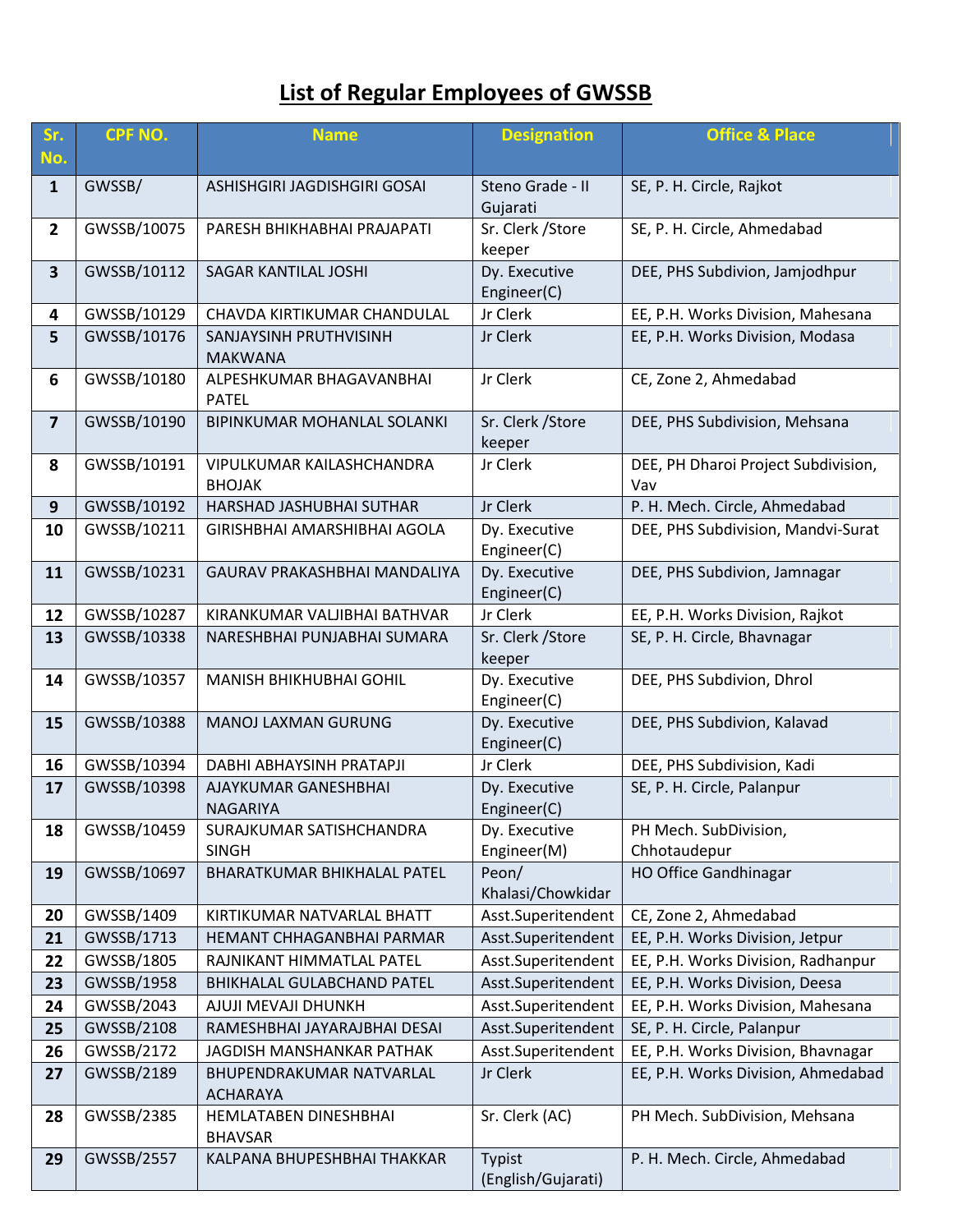| Sr.<br>No. | <b>CPF NO.</b> | <b>Name</b>                              | <b>Designation</b>          | <b>Office &amp; Place</b>           |
|------------|----------------|------------------------------------------|-----------------------------|-------------------------------------|
| 30         | GWSSB/2910     | ASHOKKUMAR MAHILAL JADAV                 | Sr. Clerk / Store           | EE, P.H. Works Division, Ahmedabad  |
|            |                |                                          | keeper                      |                                     |
| 31         | GWSSB/3314     | <b>GHANSHYAM KESHAVLAL NAYI</b>          | Sr. Clerk (AC)              | EE, P.H. Works Division, Mahesana   |
| 32         | GWSSB/3610     | GOVINDBHAI VALJIBHAI PARMAR              | Sr. Clerk (AC)              | <b>HO Office Gandhinagar</b>        |
| 33         | GWSSB/3793     | ARUNKUMAR PRABHUDAS<br><b>KUMBHARE</b>   | Sr. Clerk (AC)              | SE, P. H. Circle, Ahmedabad         |
| 34         | GWSSB/3800     | ARVINDKUMAR LALJI PARMAR                 | Asst.Superitendent          | SE, P. H. Circle, Mehsana           |
| 35         | GWSSB/3876     | BABUBHAI SOMABHAI PARAJAPATI             | Sr. Clerk (AC)              | SE, P. H. Circle, Mehsana           |
| 36         | GWSSB/3892     | RAMILABEN GAJENDRABHAI<br><b>BHAGORA</b> | Sr. Clerk (AC)              | DEE, PHS Subdivision, Himatnagar    |
| 37         | GWSSB/4021     | NARENDR DHULAJIBHAI NINAMA               | Sr. Clerk (AC)              | HO Office Gandhinagar               |
| 38         | GWSSB/4197     | SAYBABHAI RAJABHAI GAMAR                 | Sr. Clerk / Store<br>keeper | PH Mech. SubDivision, Khedbharma    |
| 39         | GWSSB/4376     | ARVINDBHAI MANSUKHBHAI<br>VALAND         | Sr. Clerk (AC)              | EE, P.H. Works Division, Modasa     |
| 40         | GWSSB/4377     | JASVANTBHAI MOHANBHAI VANKAR             | Sr. Clerk (AC)              | DEE, PHS Subdivision, Talod         |
| 41         | GWSSB/4499     | TAHERALI KHANJIBHAI DAVDA                | Sr. Clerk (AC)              | EE, P.H. Works Division, Himatnagar |
| 42         | GWSSB/4570     | SINGHABHAI VELABHAI SUVERA               | Asst.Superitendent          | EE, P.H. Works Division, Modasa     |
| 43         | GWSSB/4701     | PRABHAVATI DINESHBHAI                    | Sr. Clerk (AC)              | SE, P. H. Circle, Ahmedabad         |
|            |                | <b>CHAUDHARI</b>                         |                             |                                     |
| 44         | GWSSB/4974     | DIVYABEN HITENDRA DERASARI               | Sr. Clerk (AC)              | HO Office Gandhinagar               |
| 45         | GWSSB/4992     | RUPAKKUMAR VRAJALAL THAKKAR              | Sr. Clerk / Store<br>keeper | EE, P.H. Works Division, Modasa     |
| 46         | GWSSB/5107     | TARABEN KHIMJIBHAI NINAMA                | Sr. Clerk (AC)              | P. H. Mech. Division, Modasa        |
| 47         | GWSSB/5587     | DIPIKA RATNDEEP GHATAR                   | Asst.Superitendent          | P. H. Mech. Division, Surendranagar |
| 48         | GWSSB/5753     | <b>BALUBHAI NANABHAI SOLANKI</b>         | Sr. Clerk / Store           | SE, P. H. Circle, Palanpur          |
|            |                |                                          | keeper                      |                                     |
| 49         | GWSSB/5813     | MAHESHKUMAR GORDHANBHAI                  | Dy. Executive               | PH Mech. SubDivision, Bodeli        |
|            |                | <b>RATHVA</b>                            | Engineer(M)                 |                                     |
| 50         | GWSSB/5969     | ALPA HASMUKH BHATT                       | Sr. Clerk / Store<br>keeper | P. H. Mech. Division, Ahmedabad     |
| 51         | GWSSB/6197     | KAMLESH CHANDUBHAI PATEL                 | Sr. Clerk / Store<br>keeper | SE, P. H. Circle, Ahmedabad         |
| 52         | GWSSB/6620     | JAYESHKUMAR MATHURADAS                   | Sr. Clerk / Store           | EE, P.H. Works Division, Jetpur     |
|            |                | <b>GAGLANI</b>                           | keeper                      |                                     |
| 53         | GWSSB/7032     | DINESHKUMAR MANGALDAS PATEL              | Sr. Clerk / Store           | PH Mech. Store Division,            |
|            |                |                                          | keeper                      | Gandhinagar                         |
| 54         | GWSSB/7743     | MUKESHKUMAR BRIJBHUSHAN<br><b>SHARMA</b> | Sr. Clerk / Store<br>keeper | P. H. Mech. Division, Palanpur      |
| 55         | GWSSB/7836     | PIYUSHKUMAR CHANDRAKANT<br><b>PATEL</b>  | Jr Clerk                    | DEE, PHS Subdivision, Dholka        |
| 56         | GWSSB/8245     | <b>GHANSHYAM HARILAL RATHOD</b>          | Sr. Clerk / Store<br>keeper | SE, P. H. Circle, Bhavnagar         |
| 57         | GWSSB/8560     | IMTIYAZKHAN AHMEDKHAN SINDHI             | Sr. Clerk / Store           | SE, P. H. Circle, Palanpur          |
|            |                |                                          | keeper                      |                                     |
| 58         | GWSSB/8965     | JAYESHKUMAR NARANBHAI                    | Sr. Clerk / Store           | EE, P.H. Works Division, Mahesana   |
|            |                | PRAJAPATI                                | keeper                      |                                     |
| 59         | GWSSB/9208     | JAGDISHBHAI BABUBHAI JADAV               | Sr. Clerk / Store           | DEE, PHS Subdivision, Kapdavanj     |
|            |                |                                          | keeper                      |                                     |